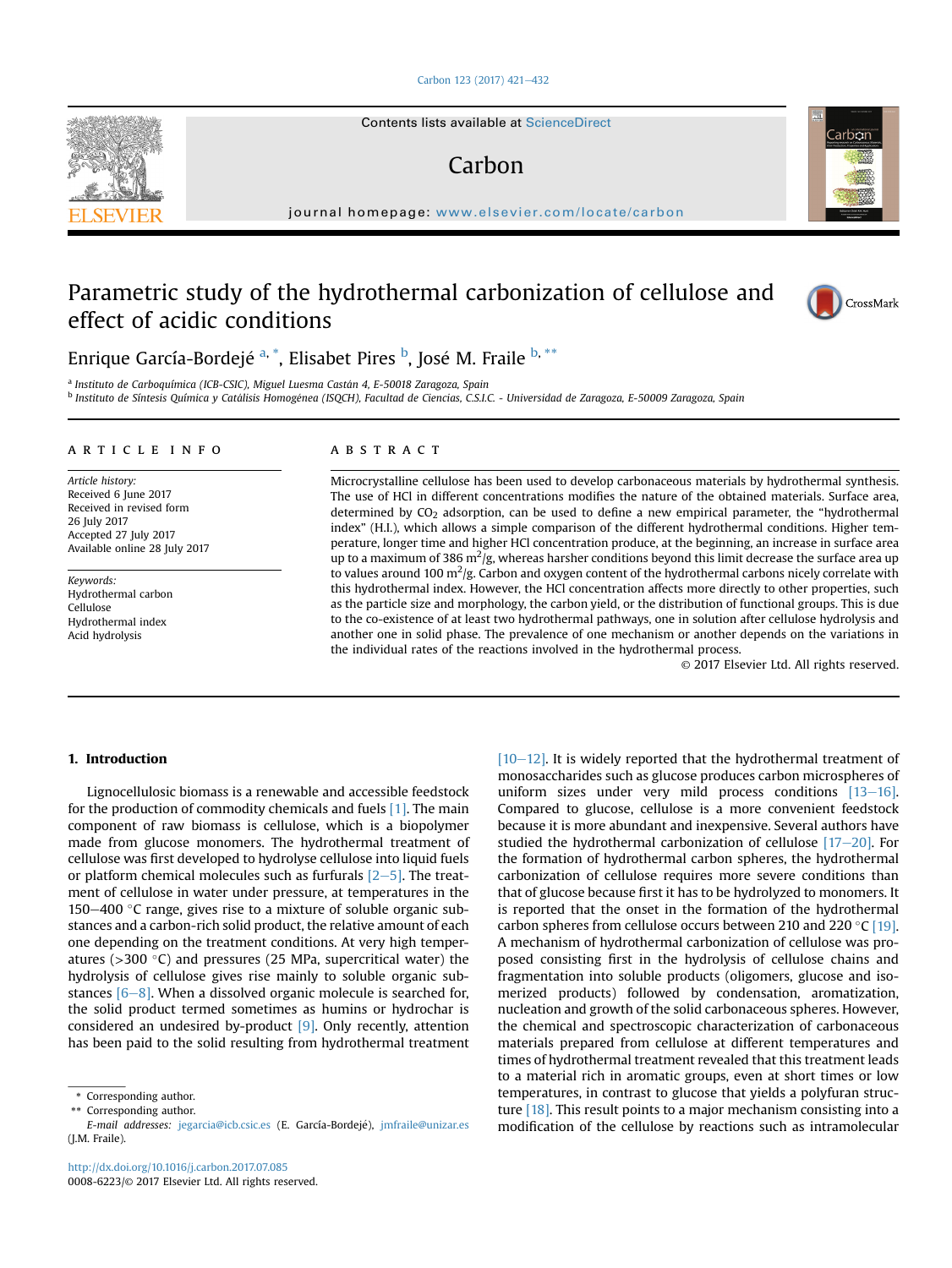condensation, dehydration and decarboxylation. Since it is known that the hydrolysis of cellulose is promoted by acid catalyst [\[21\],](#page--1-0) the mechanism through soluble intermediates should be promoted by strong acids, which also catalyze the subsequent condensation and dehydration reactions. Only the preparation of one hybrid hydrothermal carbonaceous material, from cellulose and ovalbumin, has been described in acidic medium  $[17]$ , but as far as we know, there is no systematic study of hydrothermal carbonization of cellulose to produce solid carbon in the presence of acids. Here we describe the hydrothermal carbonization of cellulose adding low-concentrated solutions of HCl. Herein, the effect of the temperature, treatment time and HCl concentration have been studied and compared with the hydrothermal carbonization without acid addition. The temperature range has been selected as low as possible and around that in which the onset of hydrothermal carbon spheres formation occurs (195–215 °C).

#### 2. Experimental

For the preparation of hydrothermal carbon, 2 g of microcrystalline cellulose (Merck) were introduced in a Teflon-lined autoclave. Subsequently, 10 ml of either pure distilled water, or 2 M HCl solution, or 5 M HCl solution were added to the autoclave. The autoclave was closed and introduced in an oven at the desired temperature (195 $\degree$ C or 215 $\degree$ C) and it was maintained inside the oven during the desired time (20 or 40 h).

The yields of the final solid residues obtained upon hydrothermal carbonization were determined using the following formula:

$$
HTC yield \% = \frac{amount\ of\ recovered\ solid\ after\ HTC\ (g)}{initial\ amount\ of\ cellulose\ (g)} \times 100
$$

The elemental analysis (C,H,N,S) was carried out in a Thermofisher Flash 1112 elemental analyzer. The elemental analysis technique is based in the instant and complete oxidation of the sample using the combustion with pure oxygen at a temperature of around 900 °C. The sample is ground to a particle size smaller than 80  $\mu$ m and combusted in tin capsules after mixing with an oxidant  $(V_2O_5)$ with an oxygen amount adjusted to each sample while flowing He. The different combustion products are transported using a carrier gas (He) through an oxidant bed of CuO at 900 $\degree$ C to oxidise them to  $SO_2$ , NO<sub>x</sub>, H<sub>2</sub>O and CO<sub>2</sub>. Subsequently, they flow through a reduction bed of metallic Cu at 550 °C that only reduces  $NO<sub>x</sub>$  to  $N<sub>2</sub>$ . Subsequently, the resulting gases are selectively separated in specific chromatographic columns, selectively desorbed by heating and analysed in a thermal conductivity detector (TCD) where the signal is proportional to the concentration of each gas. The TCD detector was calibrated with sulfanilamide. Since the raw material (cellulose) does not contains other elements than C,H and O, the oxygen content was determined by difference.

SEM analysis was carried out with a microscope SEM EDX Hitachi S-3400 N with variable pressure up to 270 Pa and with an analyzer EDX Röntec XFlash of Si(Li). The samples were sputtered with gold previously to measurements. The images were obtained from the secondary electron signal. The mean particle size was determined by measuring 100 particles from images at different locations of the sample.

CO2 adsorption (Dubinin-Radushkevich) was determined at 273 K using a Micromeritics ASAP 2020 apparatus after outgassing for 4 h at 423 K. For the estimation of the surface area, the Dubinin-Astakhov equation  $[22]$  has been used, which represents a refinement of the Dubinin-Radushkevich equation for carbons with non-uniform pores  $[23-25]$  $[23-25]$  $[23-25]$ .

The total amount of acid sites on each catalyst was determined by back titration. The solid ( $\approx$  30 mg) was added to 25 ml of 0.01 M

NaOH solution and allowed to equilibrate under stirring for 1 h. Thereafter, it was titrated with 0.05 M potassium hydrogen phthalate solution using a Crison pH Burette 24.

NMR spectra were recorded in a Bruker Avance III WB400 spectrometer with 4 mm zirconia rotors spun at magic angle in  $N_2$ at 10 kHz.  $\rm ^1H-^{13}C$  CP (cross-polarization) spectra (up to 10000 scans) were measured using a <sup>1</sup>H  $\pi/2$  pulse length of 2.45 µs, with a contact time of 2 ms, and spinal64 proton decoupling sequence of 4.6 µs pulse length.

X-ray diffraction (XRD) patterns were recorded using a Bruker D8 Advance diffractometer in configuration theta-theta using nickel-filtered CuK  $\alpha$  radiation (wave length = 1.54 Å), a graphite monochromatic source and scintillation detector.  $2\theta$  angles from 3 to 80 $\degree$  were scanned with a length step of 0.05 and an accumulation time of 3 s.

### 3. Results

The hydrothermal carbonization starting from microcrystalline cellulose aqueous solution was carried out varying two experimental conditions, namely the temperature (195-215  $\degree$ C) and the time (20 $-40$  h). The XRD patterns (Fig. S1, Supplementary material) demonstrated that the carbons are amorphous in nature with no detectable crystalline phases.

Yields of solid residue after the different hydrothermal treatments and elemental analyses are gathered in [Table 1.](#page--1-0) In the absence of HCl, yield of carbonaceous materials in the range of  $30-42%$  are obtained, with  $50-69%$  recovery of the carbon content of the starting cellulose, values comparable to those described in previous papers under similar conditions [\[18,19\],](#page--1-0) with a significant increase as a function of the treatment time. These values are slightly higher than the yields obtained from glucose under the same conditions. The use of HCl produces a significant decrease in the yield of solid material, from 14 to 21% with 2 M HCl, and values around 25% with 5 M HCl. In both cases, the temperature and the time under hydrothermal conditions have a less pronounced effect on the final yield.

Compared to the starting cellulose, the solid residue is enriched in carbon because the oxygen content decreases to the half, from 50.7% for pristine microcrystalline cellulose to 27.1% and 25.3% after 20 h treatment in the absence of HCl at 195  $\degree$ C and 215  $\degree$ C, respectively. The temperature increase from 195 to 215  $\degree$ C entails only a slight reduction of oxygen content. For longer treatment durations (40 h) the oxygen content not only does not decrease further but also slightly increases, suggesting that the increased carbon yield with time of treatment is mainly due to the condensation of soluble products without further dehydration. On the contrary, when HCl is present the oxygen content decays as the treatment time, the HCl concentration and the temperature increase. This suggest that the HCl acid catalyses the dehydration/ deoxygenation. Likewise, the lowest O content of 12.8% is attained using the highest HCl concentration (5 M), highest temperature  $(215 \degree C)$  and time (40 h).

The total acidity has been determined by titration with NaOH. The results [\(Table 1\)](#page--1-0) show a wide variability, from 0.85 to 2.31 mmol/g but, in any case, they are values far below the acidity of the hydrothermal carbon prepared from glucose (Glu-195-20h).

The SEM images of pristine cellulose show a fibrous structure with some microstructural features ([Fig. 1](#page--1-0)a and b). This morphology changes after hydrothermal treatment to different extents depending on the treatment conditions. SEM images of the solid residue after 20 h of treatment at 195 $\degree$ C in absence of HCl reveal the presence of smaller fibres stemming from cellulose fragmentation which are coated by microspheres [\(Fig. 1c](#page--1-0) and d). After 40 h of treatment at 195  $\degree$ C [\(Fig. 1](#page--1-0)e and f), the structure of the